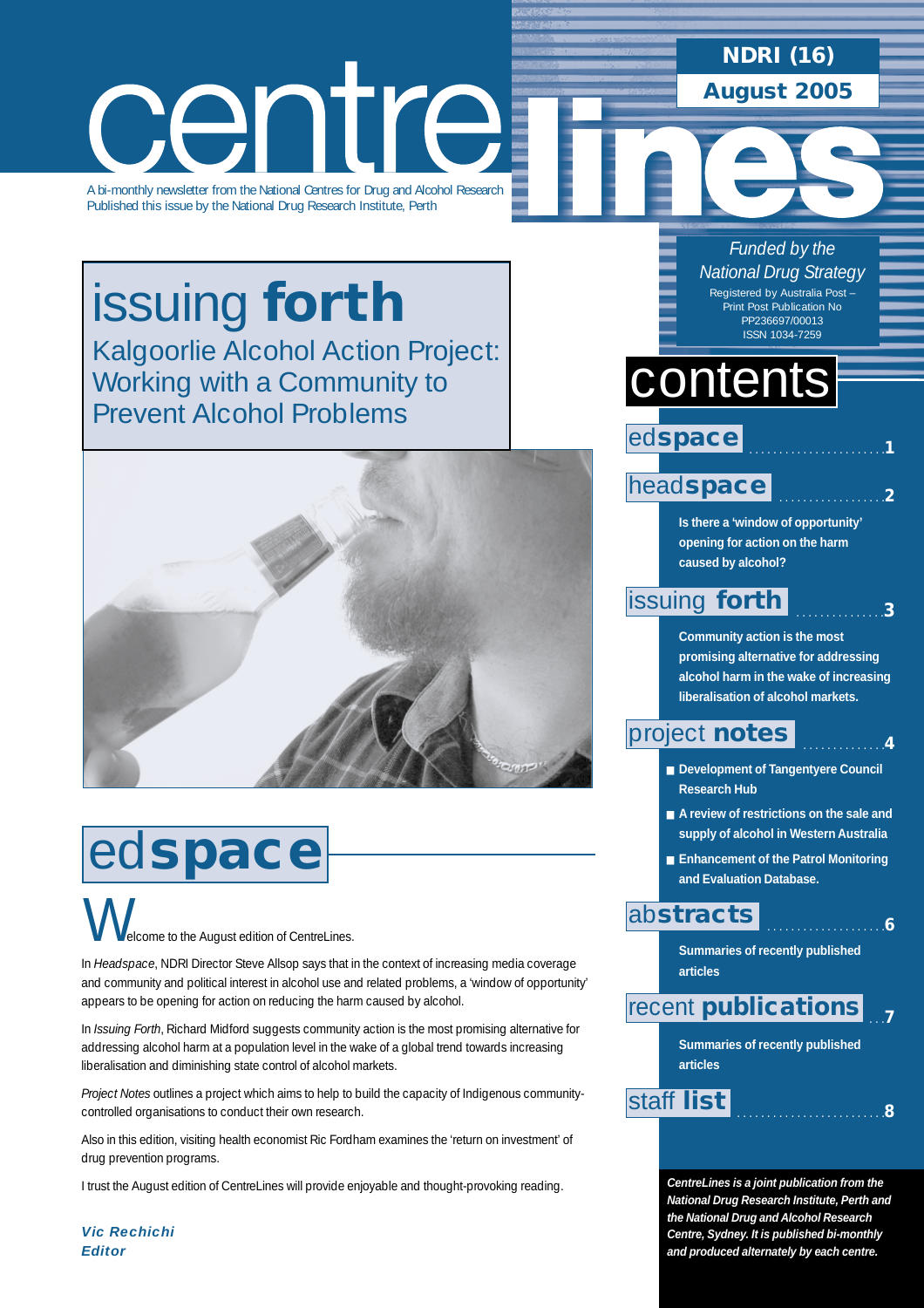# <span id="page-1-0"></span>centre lines

# head**space**

## Action on alcohol?

As noted many times in CentreLines and elsewhere, alcohol related harms are significant social, health and economic burdens for Australia. A range of scientific publications and media reports have consistently indicated the extent and nature of this burden. Many people have been frustrated at the apparent limited action to prevent and reduce these harms.

But does something appear to be happening? In the context of increasing media coverage and community and political interest in alcohol use and related problems, some significant activity is occurring in government discussions, in our research endeavour and among practitioners.

Over the past 12 months, national and local media have run a number of high profile stories regarding alcohol problems, whether these are stories expressing alarm at the unacceptable human cost of alcohol problems (e.g. among underage drinkers) or arising from specific incidents, such as drunkenness at public events or private parties. In Western Australia, a community consultation process involving several hundred people including Indigenous elders, community members, health workers, police and other key stakeholders, identified alcohol as one of the most significant and comparatively neglected drug concerns for the community.

Several jurisdictions are reviewing or have recently reviewed their liquor licensing legislation. Some of these reviews, and proposed changes to the legislation, aim to give more emphasis to the health and social impacts of alcohol in liquor licensing decisions. The impact of these proposed and actual changes remains to be seen, but they are welcome considerations. The evidence consistently indicates that licensing legislation, and its application and enforcement, can make a significant difference to levels of alcohol related harm in a community. It is important that health and social impact are considered, and have influence, in decisions about how alcohol is made available.

More broadly, several jurisdictions are reviewing or developing comprehensive alcohol strategies. The Commonwealth has sponsored the development of a new National Alcohol Strategy, currently being prepared under the leadership of Professor Margaret Hamilton. Again, the detail remains to be unveiled but there is an unprecedented opportunity to harness quality evidence, emerging interest and momentum to effectively reduce alcohol related harm.

This is occurring when there is a much improved evidence base that can inform effective responses to alcohol problems. Relatively recently, NDARC developed some excellent clinical guidelines on evidence based responses to alcohol problems (1) and they and their partners at Turning Point are developing evidence-based standard alcohol treatment outcome measures for clinicians and researchers. These two important developments would hardly have been possible one and a half

decades ago. The evidence base was comparatively weak and the potential audience, outside of the small coterie of drug specialists (or dare I say it, "inebriatricians"), was largely unreceptive. An increasing array of evidencebased interventions, including some important advances in pharmacotherapies for alcohol problems, improved workforce and organisational development, and professional support have created more fertile ground for such outputs.

Similar advances have been made in prevention and harm reduction strategies. The recently published 'Prevention Monograph' (2) is an excellent evidence-based guide to investing in effective prevention and harm reduction strategies. It would have been a fairly thin, or at least depressing, volume 15 years ago. Unfortunately, the audience for effective prevention strategies remains to be convinced. The strategies with the strongest evidence base are often those with the lowest levels of political and community support. For example, the evidence regarding the role of taxation in shaping and influencing levels of alcohol consumption and harm is compelling, but it receives little community or political support. While much has been done to improve the receptivity of the audience for research on effective treatment, we have been somewhat less successful in gaining support for effective prevention. This is a critical challenge for the future: how do we get community and political commitment for strategies that we know are effective, and at the same time direct resources and activity away from ineffective and sometimes harmful alternatives?

Governments appear to be influenced, at least to some extent, by the current discussion, as indicated by the various reviews of liquor licensing, media comments and the development of various alcohol plans. While I do not wish to overstate the importance of these things, it appears there is a 'window of opportunity' to advance the debate.

There is still much work to do. While significant and important effort is being made to gather quality data on illegal drug use to facilitate intelligence led prevention, treatment and policing, a number of jurisdictions appear less interested or reluctant to gather quality data on alcohol consumption or locations of the most harmful drinking. Except in the broadest terms, we have limited Australian information about the contexts of alcohol use and how these influence use and related harms, especially in relation to underage drinking. We need to know much more about the proximal and distal factors that influence the experience of drinking and harm across various Indigenous communities and how we can improve the evidence base regarding effective interventions. We could ask whether changes to taxation have shaped beverage choice and whether this has relevance for patterns of drinking and related harm, especially among young people. We have an ageing population – what are the implications for alcohol use and the experience of harm and what

does this mean for our prevention and treatment strategies?

I have been influenced by the observation made by



McAndrew and Edgerton  $(3)$  – societies get the sort of drunken behaviour they are prepared to tolerate. I would extend this and add – they also get the sort of responses they are prepared to tolerate and invest in. There are some important points here. Yes, we need to invest in quality research. We need to promote those strategies that have good evidential credentials and have, or are likely to gain, community and political support (e.g. strategies to reduce problems associated with drunkenness). We also need to ensure that there are advocates who are well informed and who can help generate and maintain support for other evidence-based strategies that are currently less well accepted by communities. Effective approaches are likely to require engagement beyond the health sector, the traditional source of momentum for responses to alcohol problems. For example, economic analyses of the use and harms associated with alcohol use, and the work of Collins and Lapsley (e.g. 4) in particular, have been influential. There is a need to continue to build the contribution of health economists to assessments of the impact of alcohol use and the value of the various potential and actual responses. Similarly, police have begun to add their voice and expertise to the debate and they have a key role in preventing and responding to alcohol related harm. To effectively reduce alcohol related harm it is important that we continue to extend communities of interest and influence to include private enterprise, community leaders and elders, local government, police, education, social welfare and family policy groups and economists. After all, alcohol related harm has relevance across the whole Australian landscape.

### *Steve Allsop*

### **References**

- **1. Shand, F., Gates, J., Fawcett, J., and Mattick, R.** (2003) Guidelines for the Treatment of Alcohol Problems. Canberra: Australian Government Department of Health and Ageing.
- **2. Loxley, W., Toumbourou, J., Stockwell, T. et al** (2004) The Prevention of Substance Use, Risk and Harm in Australia: a review of the evidence. Canberra, Australian Government Department of Health and Ageing.
- **3. McAndrew, C. and Edgerton, R.B.** (1969) Drunken comportment: a social explanation. Aldine, Chicago.
- 4. Collins, D.J. and Lapsley, H.M. (2002) Counting the cost: estimates of the social costs of drug abuse in Australia in 19989-9. National Drug Strategy Monograph Series no. 49, Canberra, Commonwealth Government of Australia.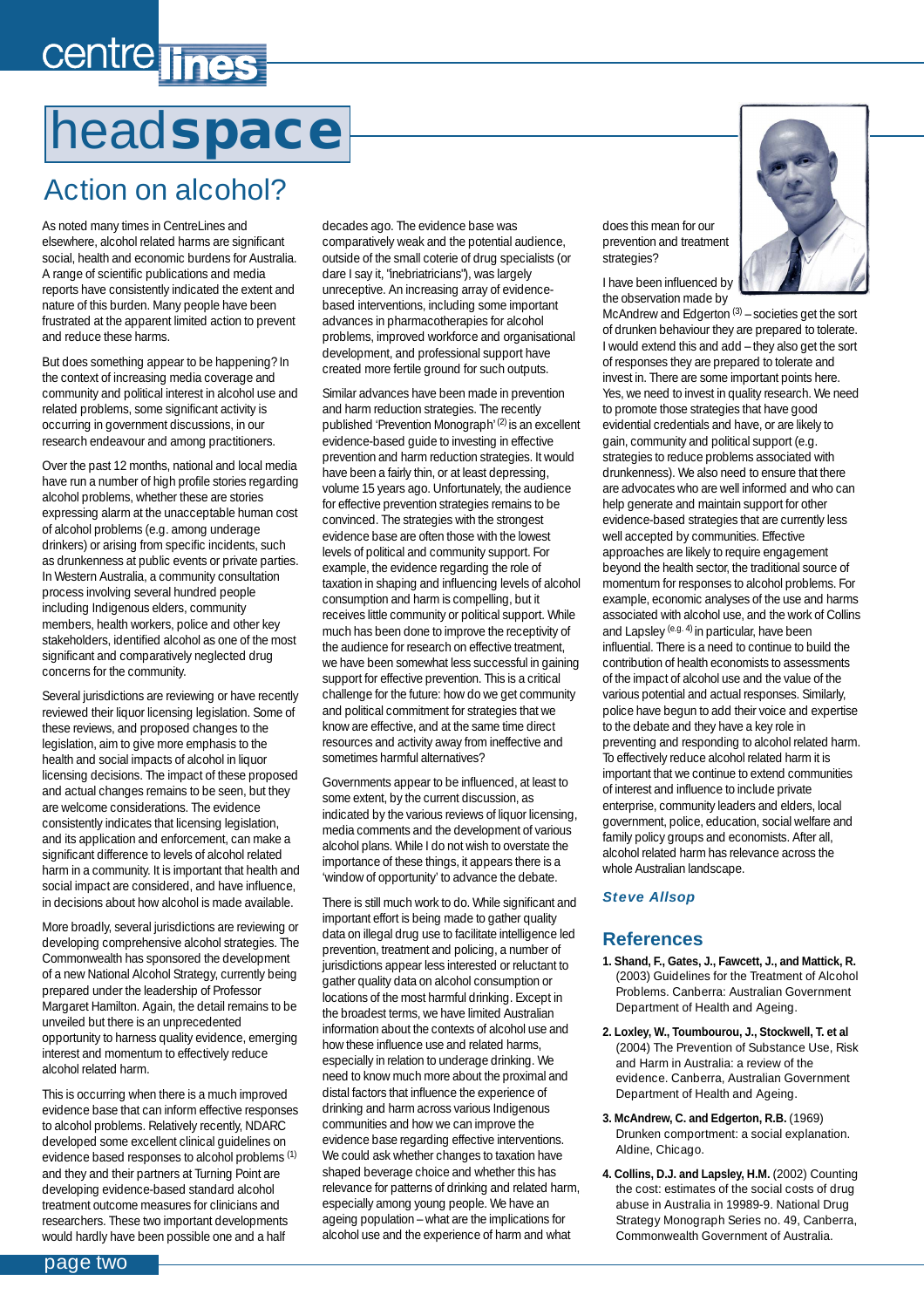# <span id="page-2-0"></span>issuing **forth**

### Kalgoorlie Alcohol Action Project: Working with a Community to Prevent Alcohol Problems

Over recent decades state control of alcohol in most western countries has progressively lessened in the name of free trade, greater competition and consumer benefit. However, there is a fundamental incompatibility between greater access to alcohol and public health. Countries that have typically managed alcohol problems at a population level by judicious control of availability have also experienced lower rates of harm, but this has not proved a barrier to the tide of market deregulation. The experience of Scandinavian countries is particularly illustrative in this regard.

Powerful state monopolies on the production and sale of alcohol have existed in all Scandinavian countries since the beginning of the 20th century, keeping alcohol consumption relatively low in comparison to other western countries. In Sweden for example, per capita alcohol consumption during the 1980s ranged from 5.2 to 5.7 litres, compared with between 8.5 and 9.8 litres in Australia (World Advertising Research Center, 2005). However, as the populations of Scandinavian countries began to downplay the problems associated with alcohol use, they wanted easier access (Kurzer, 2001). Control on availability was progressively relaxed and as a consequence consumption rose. In 1968, Finland allowed the sale of medium strength beer from grocery stores as well as from state monopoly outlets. The result was a 46% rise in alcohol consumption the following year, and a corresponding increase in alcohol problems (Makela et al, 2002). In 1995, Finland and Sweden joined the European Union (EU). In compliance with the EU's one market policy, consumers got progressively better access to cheaper alcohol in neighbouring member countries. In 1994 Finnish tourists imported 3.5 million litres of beer. In 1995, the first year of membership, the figure rose to 30 million litres (Kurzer, 2001). In Sweden, in 1996, when quantity limits were still relatively restrictive, 1.1 litres of alcohol consumed by the average Swede, aged 15 years and older, had come into the country as a tourist import. By 2004, when all quantity restrictions had been lifted, tourist imports contributed 2.6 litres to per capita consumption. Increased levels of acute alcohol related harm accompanied this rise in consumption. The assault rate, for example, increased from 608 per 100,000 in 1996 to 682/100,000 in 2002 (Holder et al, 2005).

Liberalisation of the alcohol market in these Scandinavian countries was part of a world wide trend driven by substantial popular support (Drummond, 2000). This has made it increasingly difficult to deal with population level alcohol problems by altering state policies and regulations. In this new environment of reduced government involvement, other mechanisms for taking action at the population level are needed and community action has emerged as the most promising alternative.

#### **The Benefits of Community Prevention**

There are powerful advantages to community level prevention. It attempts to remove or modify the underlying cause of the problem. It has considerable potential for change because of the large numbers involved. Once behavioural change has been achieved it is likely to be self sustaining, because a new community norm has been established (Rose, 1985). A number of research studies have shown that community action can change norms about alcohol use and alcohol harm (Casswell, 2000). This can facilitate structural change within the community, which in turn works to reduce actual harm. A few studies, such as the 'Preventing Alcohol Trauma: A Community Trial', conducted in three American communities, have also been able to directly demonstrate a significant change in patterns of local consumption and harm (Holder et al, 1997). In Australia, the COMPARI project showed that a community based prevention intervention was able to initiate and institutionalise cultural and structural change in the management of local alcohol problems. This was associated with a decrease in local alcohol consumption and a relative improvement in alcohol harm that was maintained over a ten year period (Midford et al, 2005).

Rural and remote populations in Australia consume greater amounts of alcohol and suffer higher levels of associated harm than metropolitan populations (Chikritzhs et al, 1999; Midford et al, 1998). At the same time effective prevention is more difficult: community amenities are generally poor; the population in many cases is younger and more male dominated; family and social networks are often limited; local social norms and established drinking patterns can encourage high levels of consumption. On top of this AOD services are likely to be thinly spread and focussed on individual treatment, because this is always a more immediate need. In these circumstances it is not surprising that very little community based alcohol prevention work has been undertaken in non metropolitan settings (Midford & Boots, 1999). However, this is exactly the type of approach that needs to be developed if the level of alcohol related harm in these communities is to be reduced in the long term. Providing treatment for problematic drinking is important as it is likely to benefit treated individuals, but it is not enough. As Holmila (2000) asserted, curing or removing the individual problem drinker will not result in a reduction in alcohol–related harm, because the community dynamics that contributed to these problems are unchanged. In order to change the aggregate level of alcohol-related harm, long term environmental and structural changes are essential.

#### **The Kalgoorlie Alcohol Action Project**

Kalgoorlie-Boulder is a well known mining city, and the major population centre in the Goldfields/ Esperance region of Western Australia. The city was established in 1893, as a result of gold being

discovered in the area, and grew rapidly over the following decade. Two of the legacies

Kalgoorlie-Boulder inherited from its frontier past are a tradition of heavy drinking and the greatest number of hotels per head of population of any regional centre in Western Australia. These are likely contributors to the substantial population level alcohol problems. In 1997/98 the per capita consumption of alcohol in Kalgoorlie-Boulder was 13.99 litres, substantially above the state average of 10.3 litres for that year. In the same period Kalgoorlie-Boulder experienced 84.89 hospitalisations per 10,000 residents for acute alcohol problems, whereas the state average was only 52.95. Alcohol related violence has been a particular problem. Rates of night-time assaults, a proxy measure of alcohol related violence, were 83.24 per 10,000 residents in 1997/98. The equivalent state figure was 5.91 per 10,000 1.

The Kalgoorlie Alcohol Action Project (KAAP) is a 3 1/2 year, whole of community, alcohol harm prevention intervention that aims to reduce alcohol related harm in the Kalgoorlie community. At one level it is designed to have a beneficial impact on a community with clear needs. However, the broader aim is to provide a practical demonstration of how rural and remote Australian communities can take action to reduce alcohol related harm at the local level. To fulfil this aim the project will develop, evaluate and disseminate an integrated range of local interventions that address the individual, social and structural determinants of alcohol consumption and harm at the community level. This comprehensive approach is designed to achieve concordant change at all levels of the community and thereby maximise reductions in alcohol harm. There is also likely to be collateral benefit in terms of broader social problems, such as family functioning, crime, mental health and retention in education.

Thompson and Kine (1999) stress the 'principle of ownership' in change, which means that effective and lasting change is most likely to occur when the people affected are part of the change process. Accordingly a considerable amount of time was spent negotiating a local partnership. This resulted in a joint application by the National Drug Research Institute (NDRI) and the City of Kalgoorlie/Boulder, which was successful in obtaining project funding from the Alcohol Education and Rehabilitation Foundation. Ongoing local direction will be provided by a committee comprised of key local decision makers and community representatives.

A menu approach will be used to increase local ownership, whereby the community is involved in selecting the mix of interventions best suited to local circumstances. Local agencies will be provided with expert training enabling them to better assess local conditions leading to alcohol-related harm and to

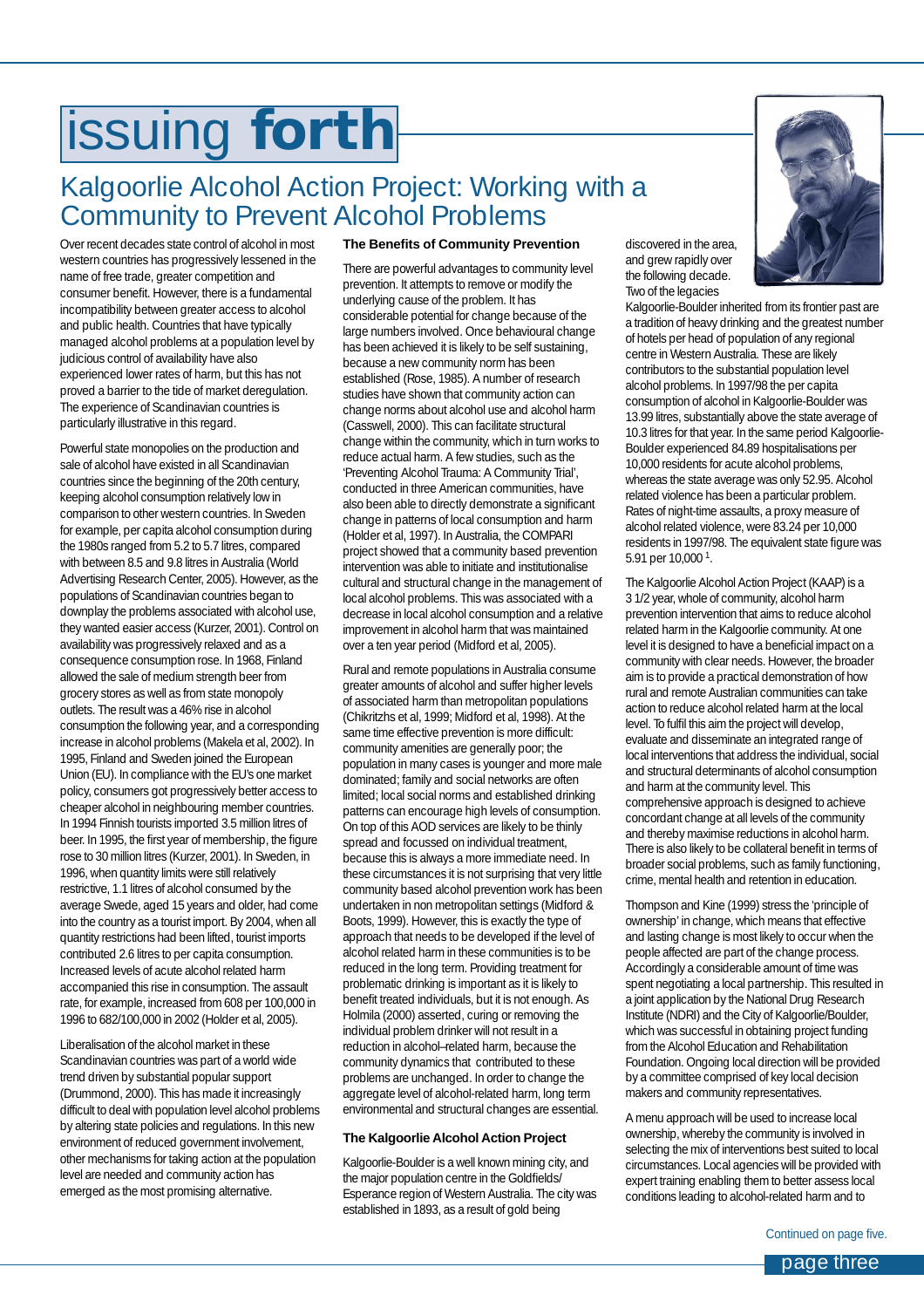# <span id="page-3-0"></span>centre lines

# project **notes**

### A review of restrictions on the sale and supply of alcohol in Western Australia

#### *Tanya Chikritzhs, Sherry Saggers, Dennis Gray and Zaza Lyons*

The availability of alcohol, drinking patterns and the subsequent harms and possible benefits experienced by communities can be positively influenced by formal regulatory controls. Communities that seek to reduce alcohol related harm, improve social outcomes and reduce the impact of alcohol related crime can benefit from harm minimisation policies that are informed by research evidence. To predict the potential impact of their decisions, liquor licensing authorities need access to current evidence to assist their decision making processes. However, while there is evidence in both the national and international literature that supports the effectiveness of restrictions, there are no recent studies that have systematically reviewed this literature in any detail.

To address this shortcoming, the Alcohol Education and Rehabilitation Foundation and the WA Department of Health have funded NDRI to conduct a systematic review of restrictions on the sale and supply of alcohol in Australia and Western Australia. The objectives of the Review are to:

- determine the effectiveness of past and existing restrictions or 'packages' of restrictions and conditions placed on the sale of alcohol and measures of alcohol related harm, drawing on both national and international studies;
- identify current best practice in relation to the use of restrictions on the supply of alcohol;
- identify the key factors determining whether or not restrictions on the sale of alcohol are or could be effective in the short and long-term in relation to both metropolitan situations and regional and remote communities, Indigenous communities, and also both individual premises and locality restrictions; and,
- identify the restrictions or package of restrictions most likely to result in meaningful and/or sustainable reduction of alcohol-related harm within regional and remote communities in Western Australia, and identify other conditions or factors that need to be in place for optimal effectiveness.

The Review will assess relevant literature from a variety of sources such as peer reviewed journal publications, government publications and reports and will include a comprehensive assessment of the 'grey literature.' Interviews will also be conducted with key informants who have access to West Australian data on alcohol related harm, alcohol sales, self reported consumption and alcohol related crime. In particular, there will be a focus on Indigenous communities to determine the effectiveness of various restrictions on the sale and supply of alcohol.

The final report will include recommendations to assist liquor licensing regulators in decision making, both in Western Australia and nationally, with specific recommendations relating to 'packages' of restrictions appropriate for rural and remote communities.

### Enhancement of the Patrol Monitoring and Evaluation Database

#### *Dennis Gray, Brooke Sputore and Annalee Stearne*

NDRI, in collaboration with Tangentyere Council, Julalikari Council, and Kununurra-Waringarri Aboriginal Corporation, developed the Patrol Monitoring and Evaluation Database. The aim of this Database is to develop and distribute a low-cost computerised database that will enable Aboriginal community controlled organisations to independently monitor and evaluate their night patrols and warden schemes. The Patrol Database was completed at the end of October 2001, and the package was officially launched in Alice Springs on 3 December 2001. It was subsequently distributed to various patrol and warden programs as part of a pilot program. Initial trials of the Patrol Monitoring and Evaluation Database were positive. However, a number of patrols are yet to use it because the current training resources are inadequate. As a result, NDRI and Tangentyere Council plan to further enhance the Database by refining the current database and developing an interactive electronic training package.

It is planned that this training package will incorporate animation, video footage, audio sound, speech in English and three Aboriginal languages, and interactive onscreen testing. The development of the electronic training package will be guided by patrollers based in Western Australia, the Northern Territory and Queensland, and will take into consideration the specific needs of Indigenous people from remote regions.

The Alcohol Education and Rehabilitation Foundation is funding the enhancement of this package and the project is to be administered and managed by the Indigenous Australian Research Program, at NDRI. Two NDRI project officers will be based in Alice Springs at Tangentyere Council Research Hub for the 12 months of the project. The purpose of having project officers based in Alice Springs is twofold. Firstly, it will enable the project officers to consult with the patrols involved in this project more easily. Secondly the project officers will be able to provide further support and mentoring to the staff of Tangentyere Council's Research Hub, further enhancing their skills.

In addition to the anticipated outcomes, the project has the potential to indirectly contribute to positive attitudinal change regarding alcohol and drug evaluation, assist in social change, and influence government and organisational policy. It is expected that this project will commence by the end of August 2005.

### Development of Tangentyere Council Research Hub

#### *Dennis Gray, Sherry Saggers and John Wakerman*

Most efforts to build Indigenous research capacity focus on the training and mentoring of individual researchers. This project is one of two ongoing projects in which NDRI staff are helping to build the capacity of Indigenous community-controlled organisations to conduct their own research.

Tangentyere Council is an umbrella organisation representing 18 incorporated town camps in Alice Springs. The Council provides an extensive range of services including employment and training, building and maintenance, landcare, banking, community development, youth activities and day and night patrols. In the past, Tangentyere Council has initiated various research projects. However, the organisation has not had the capacity to conduct projects on its own, and it is this that the project aims to facilitate.

This project has developed out of long-standing cooperative relationships between: Tangentyere Council; NDRI; the Centre for Social Research, Edith Cowan University; and the Centre for Remote Health, a joint centre of Flinders and Charles Darwin Universities. Among projects arising from these cooperative relationships are: the development (with Julalikari Council and Kununurra-Waringarri Corporation) of a Patrol Monitoring and Evaluation Database, which is now being used by 14 patrols in the Northern Territory, Western Australia and Queensland; and a PhD project on the role of alcohol in loss and grief in Alice Springs.1

Establishment of the Research Hub and the relationship between Tangentyere Council and the three university centres was formalised in a memorandum of understanding which also established a committee to provide research advice to the Council. Staff from NDRI and the Centre for Remote Health have provided survey research training for 20 Tangentyere Council employees, some of whom have had further training in data analysis, and some of whom will participate in a journal article workshop to be held in late August.

Tangentyere Council staff have already conducted a project on the attitudes of town camp residents to liquor licensing restrictions<sup>2</sup> and are currently working on a survey of mobility between remote communities and town camps which will facilitate better resource and service planning by Tangentyere Council. In addition, a joint NDRI-Tangentyere Council, Alcohol Education and Rehabilitation Foundation funded project to enhance the Patrol Database will be conducted under the ægis of the Research Hub.



**Tangentyere Council Research Hub trainees Rear:** Dennis Gray (NDRI), Jane Vadiveloo, Doreen Abbott, Tracey Larkins, Juanita Sherwood (Centre for Remote Health), Jane Ulrik.

**Centre:** Vanessa Davis, Denise Foster, Donna Campbell,<br>Sheridan McMasters.

**Front:** Roseanne Payne, Lorraine Pepperall, Pamela Lynch, Peggy Forrester.

### **References**

- **1. Ulrik, J.** (2004) The consequence of loss and grief among Aboriginal town camp residents in Alice Springs: the role of alcohol and other drugs. Project Notes, *Centrelines* NDRI (13), August 2004.
- **2. Tangentyere Council, National Drug Research Institute and Centre for Remote Health.** (2003). *A survey of the attitudes of Aboriginal town camp residents to the Alice Springs liquor licensing restrictions.* Tangentyere Council, National Drug Research Institute, Curtin, Centre for Remote Health, Flinders University of SA and NT University, Alice Springs. http://www.ndri.curtin.edu.au/ pdfs/publications/R156.pdf.

page four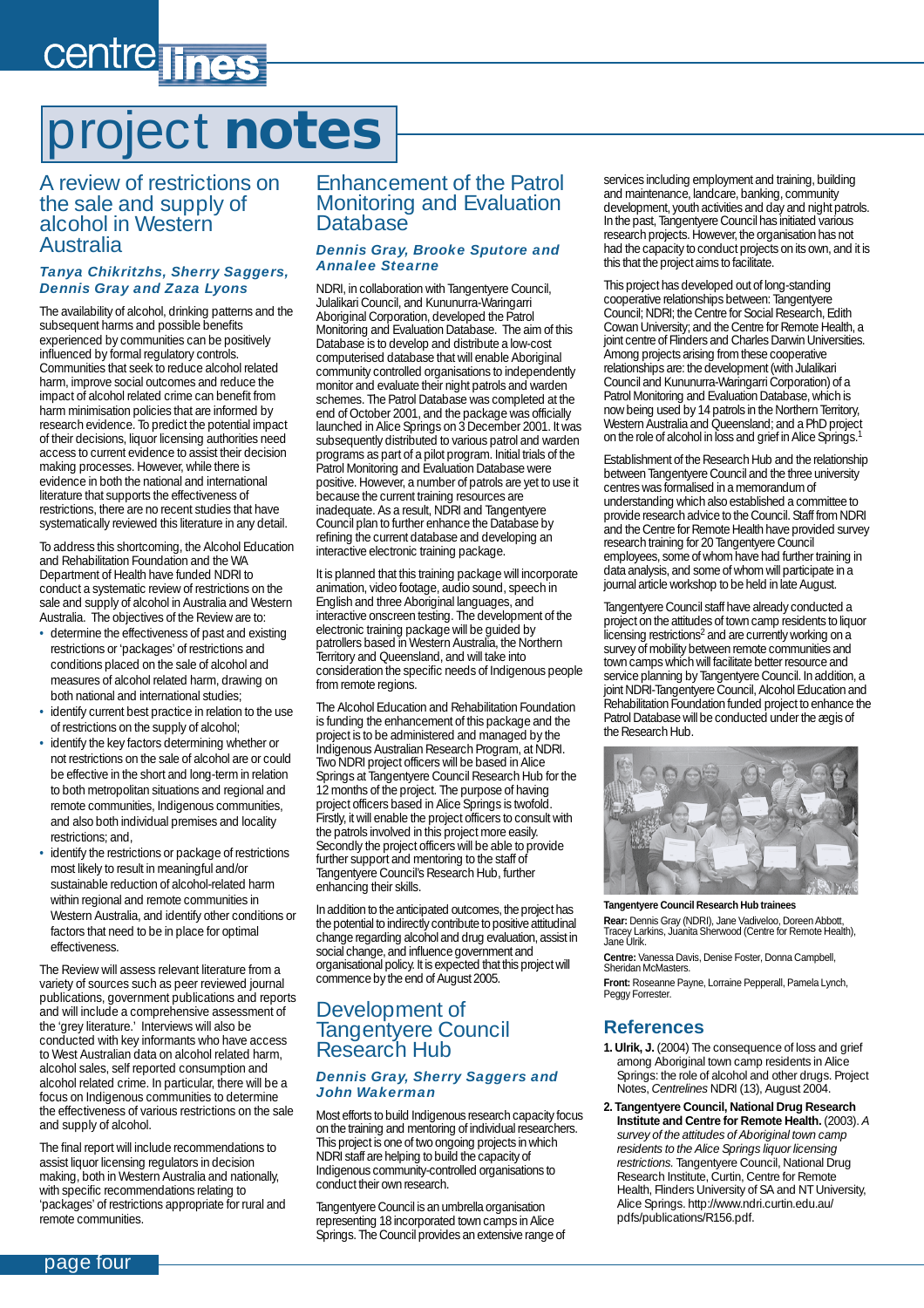### Kalgoorlie Alcohol Action Project: Working with a Community to Prevent Alcohol Problems

make choices regarding suitable intervention strategies. The potential interventions would include parent education, family intervention, support for school programs, media marketing, community education, skills training, greater enforcement and high risk group programs. Community and key informant perspectives on local alcohol issues will be gathered during the course of the project, as will objective measures of consumption and harm. Data will also be gathered from a community in the Pilbara region of Western Australia to control for background influences.

Institutionalisation of changes brought about during the course of the project will be sought in a number of ways. Most importantly KAAP will seek to demonstrate the success of prevention initiatives in terms that are locally meaningful. This is likely to build community efficacy, which in turn would act to support continuation. In addition the information gathered during the course of the project will increase the evidence base of what works in remote rural settings and provide a resource that other communities can draw upon. Undertaking a rigorous Australian demonstration project to underpin dissemination of novel prevention practices is important, because not only does this provide tested, culturally salient procedures to guide similar interventions, it also provides the legitimacy of evidence as to effect.

### **References**

**Casswell, S.** (2000) A decade of community action. *Substance Use & Misuse, 35, 55-74.*

**Chikritzhs, T., Jonas, H., Heale, P., Dietze, P., Hanlin, K. & Stockwell, T.** (1999) *Alcohol-Caused Deaths and Hospitalisations in Australia, 1990- 1997, National Alcohol Indicators Bulletin No. 1,* Perth: National Drug Research Institute.

**Drummond D. C.** (2000) UK Government announces first major relaxation in the alcohol licensing laws for nearly a century: drinking in the UK goes 24–7. *Addiction,* 95, 7, 997-998

**Holder, H. D., Andreasson, S., Norstrom, T., Osterberg, E. & Rossow, I.** (2005) *Estimates of Harm Associated with Changes in Swedish Alcohol Policy,* National Institute of Public Health.

**Holder, H. D., Saltz, R. F., Grube, J. W., Voas, R. B., Gruenewald, P. J. & Treno, A. J.** (1997) A community prevention trial to reduce alcoholinvolved accidental injury and death: overview. *Addiction,* 92 (Supplement 2), S155-S171.

**Holmila, M.** (2000) Lessons learned about the community initiatives in preventing alcohol and drug-related harm. In K. Elmeland (Ed.) *Lokalt Alkohol-Och Drogforebyggande Arbete I Norden,* Helsingfors: Nordiska namnden for alkohol-och drogforskning (NAD).

**Kurzer, P.** (2001) Cultural diversity in post Maastricht Europe. *Journal of European Public Policy,* 8, 1, 144-161.

**Makela, P., Rossow, I. & Tryggvesson, K.** (2002) Who drinks more or less when policies change? The evidence from 50 years of Nordic studies. In R. Room (Ed.) *The Effects of Nordic Alcohol Policies: What Happens to Drinking and Harm When Alcohol Control Systems Change?* Helsinki: Nordic Council for Alcohol and Drug Research.

**Midford, R. & Boots K.** (1999) COMPARI: Insights from a three year community based alcohol harm reduction project. *Australian Journal of Primary Health – Interchange,* 5, 4, 46-58.

**Midford, R., Stockwell, T., Daly, A., Phillips, M., Masters, L., Gahegan, M. & Philip, A.** (1998) Alcohol consumption and injury in Western Australia: A spatial correlation analysis using geographic information systems. *Australian and New Zealand Journal of Public Health,* 22, 1, 80-85.

**Midford, R., Wayte, K., Catalano, P., Gupta, R. & Chikritzhs, T.** (2005) The legacy of a community mobilisation project to reduce alcohol related harm. *Drug and Alcohol Review,* 24, 1, 3-11.

**Rose, G.** (1985) Sick individuals and sick populations. *International Journal of Epidemiology,* 14, 32-38.

**Thompson, B. & Kinne, S.** (1999). Social change theory. Applications to community health. In N. Bracht (Ed.) *Health Promotion at the Community Level 2. New Advances,* Thousand Oaks: Sage Publications.

**World Advertising Research Center** (2005) *World Drink Trends 2005,* Henley-on Thames: Author.

### *Richard Midford*

### The benefits of drug prevention: A health economist's view

*Dr Ric Fordham, Adjunct Senior Fellow from the University of East Anglia, UK recently spent five months at NDRI. During this time he worked on reviewing the economic evidence in the drug prevention field.* 

There is a growing amount of economic evidence of drug prevention programs showing positive 'returns on investment', making them comparable with drug treatment programs. However these studies are relatively new and the economic methodology that underpins them relatively underdeveloped. Nonetheless with a growing number of these studies it is important to assess whether any consistent results are emerging.

Estimates found in the current literature are quite variable but an analysis of 12 drug prevention programmes specifically in the area of behaviour modification (where more robust economic evaluation has been undertaken) has shown a positive BCR (benefit-cost ratio) in every case. The benefits realised at a whole programme level ranged from 2.4 to 19.64 per dollar expended. From this small number of studies the unweighted mean BCR was 7.2:1. In other words, for every dollar spent on drug prevention we might expect to save around \$7.

Obviously, these diverse programmes have impacts on different types of drug-users (actual and potential individuals) and on quality of life (from addict to occasional user) and their economic impact needs further consideration.

It is important to establish the efficiency of drug prevention because of limited resources available to do all that is desired. Whilst prevention remains under-evaluated compared to other areas without a proven cost-benefit track record, these will continue to be dominated by investment decisions. But high variability in claims for return on investment in prevention means that without a standardised economic framework, this is unlikely to occur. Additionally, design of cost-benefit analyses could be significantly improved to avoid merely the present 'cost off-setting' practices. Capturing the broader costs and benefits of drug prevention is essential and will only strengthen the case for such activities. In particular non-market assessment techniques and willingness-to-pay valuation methods used in other areas of economic policy are as applicable in the drug arena. Making such methodological improvements offers a promising way to conduct economic evaluations of drug prevention in the future. Unfortunately as Maynard (2001) has observed, governments still "blunder into expensive policies world-wide, asserting rather than evaluating their cost-effectiveness".

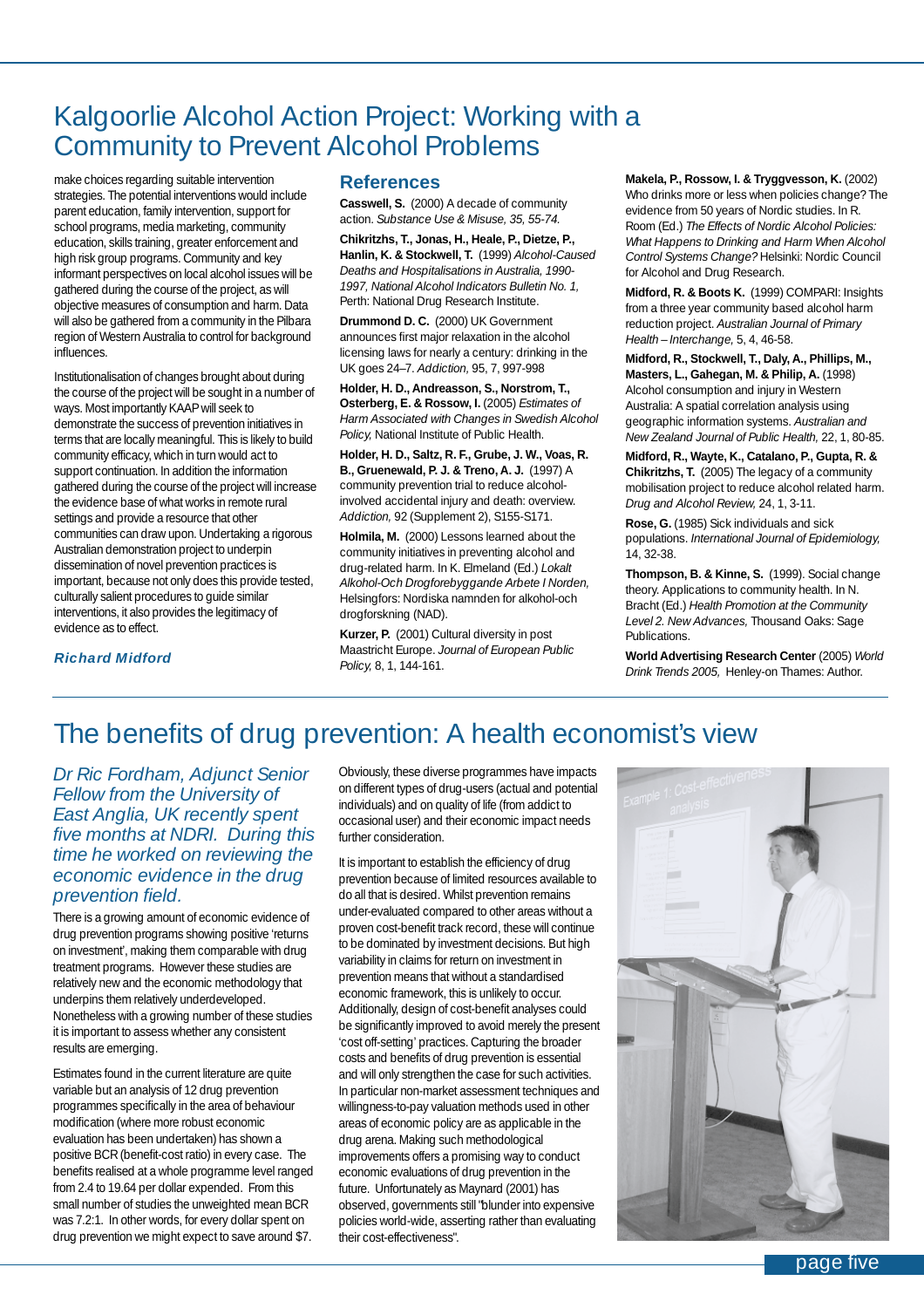# <span id="page-5-0"></span>centre lines

# ab**stracts**

### Indigenous health: the perpetuation of inequality

#### *Dennis Gray and Sherry Saggers*

### *Second Opinion: An Introduction to Health Sociology. Oxford University Press, Melbourne. pp. 111-128.*

Everyone in Australia knows that Indigenous people have poor health, and many people believe they know why. This chapter attempts to peel away these common-sense understandings of the causes of Indigenous ill health by locating explanations within the broader social context of both the past and the present. This type of analysis reveals the historical development of Indigenous inequality through processes of colonisation, dispossession, and marginalisation from the dominant economy, as well as the health implications of these processes. Although Indigenous people have struggled to improve their health status, these efforts have been impeded by the unwillingness of successive governments to significantly address the underlying structural inequalities.

### A framework for prevention *Simon Lenton*

### *Drug and Alcohol Review, 2005, 24, (1), pp. 49-55.*

Prevention activity often occurs at different levels of community and social network. At the smallest level it could occur among a group of drug users and their peers; at the largest level, it could take the form of international drug treaties and conventions. Clearly, there are a number of ways of facilitating changes at these different levels of community and social network. This paper describes a framework that has been used by the National Drug Research Institute. It is useful in explaining that various prevention activities can operate at different community levels and in different contexts, and describes their mechanisms of action. The framework borrows from, and adapts, the 'alcohol prevention conceptual model' of Holder and the 'conditional matrix' of Strauss and Corbin. The framework is limited in that it is not a fully conceptualised, data based or theory driven model that specifies how its elements relate to one another. Despite these limitations, it has proved to be useful in planning, understanding and describing prevention activity.

### The Legacy of a Community Mobilisation Project to Reduce Alcohol Related Harm

#### *Richard Midford, Kayli Wayte, Paul Catalano and Ritu Gupta*

### *Drug and Alcohol Review, 2005, 24, (1), pp. 3-11.*

The Community Mobilisation for the Prevention of Alcohol Related Injury (COMPARI) project aimed to demonstrate how alcohol related harm could be reduced within the Geraldton community. Twentytwo major component activities were undertaken over three years. On completion of the demonstration phase the project evolved into the main alcohol and other drug service provider for the region. This research seeks to identify the legacy of COMPARI from interviews with community key informants and from serial measures of alcohol consumption and harm. Key informants indicated that the original whole community alcohol prevention focus of the project has been diluted. This is partly because of the broader service mandate. However, there is also more emphasis on individual prevention through education and training.





### **LIMITED NUMBERS - REGISTER EARLY!**

The Drug and Alcohol Office, the Chamber of Minerals and Energy of Western Australia and the National Drug Research Institute, Curtin University of Technology, invite interested occupational safety and health representatives, managers and workers from industry, union representatives, human resource staff, employee assistance workers, researchers and other professionals to this innovative one and a half-day symposium.

**Industrial Relations Chief** Commissioner Tony Beech, WorkSafe Commissioner Nina Lyhne, academics and leaders in the alcohol and other drug field and key industry stakeholders will discuss current policy and practice in the increasingly complex area of alcohol and other drug use in the workplace.

Delegates will be given a unique opportunity to explore the nature and extent of alcohol and other drug-related harm in the workplace; the responsibilities and rights of

employers and employees; and the legal and policy framework for responding to alcohol and other drugs in the workplace. In an intensive practical workshop format on the second day delegates will develop (or revisit) policies and practices for use in their workplace.

For further information and registration details visit the Drug and Alcohol Office website at

19-20 September 2005 Esplanade Hotel Fremantle





National Curtin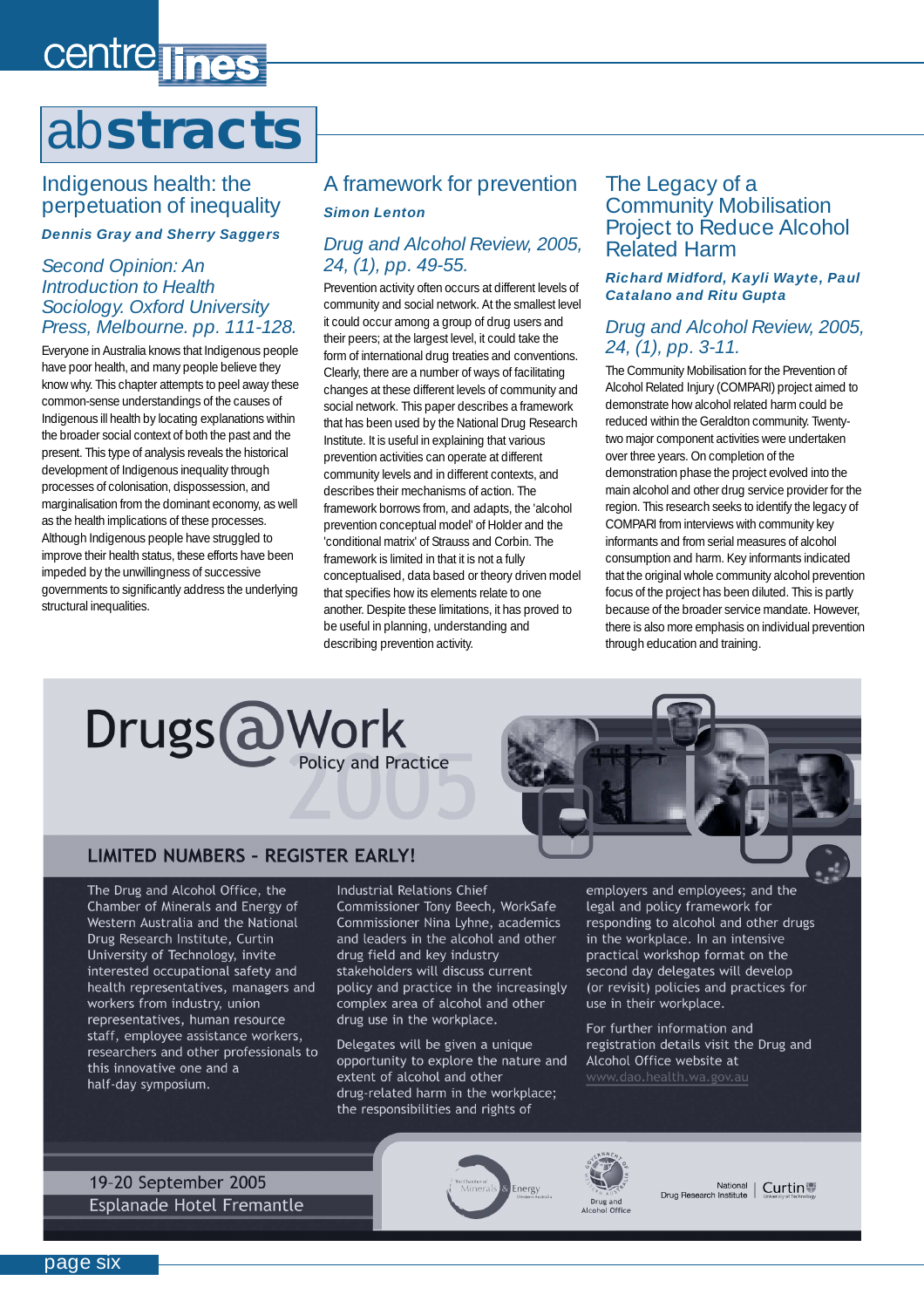<span id="page-6-0"></span>A culture of intersectoral collaboration on alcohol issues has endured and this contributes to better use of resources and higher levels of treatment referral. Another legacy is increased community awareness of alcohol issues, which has translated into greater local input into responses. Finally, there was strong acknowledgement that the local project committee has been important in sustaining COMPARI. In this regard it was seen as both an integral component and enduring product of the project. These changes to the way Geraldton deals with local alcohol problems do seem to have translated into less consumption and harm. Local alcohol consumption has decreased, whilst increasing in the control community and in the non-metropolitan population of the state as a whole. A proxy measure of alcohol harm - weekend, night, hospital accident and emergency occasions of service - also indicates better outcomes in Geraldton.

### Deterrence theory and the limitations of criminal penalties for cannabis use

#### *Simon Lenton*

### *Preventing harmful substance use: The evidence base for policy and practice. John Wiley & Sons Ltd, West Sussex, 2005, pp.267-277.*

When policy makers think about how to get people to adhere to the law, they often think about increasing the certainty and severity of punishment. Most criminological research on deterrence has shown that certainty of apprehension, rather than severity of punishment, is more likely to produce deterrence. However, the likelihood of being apprehended for a minor cannabis offence is so low that it is unlikely variables such as certainty, celerity, or severity will have much impact on use. This chapter summarises the research literature on deterrence and employs data from Australian research on the social impacts of a conviction for a minor cannabis offence to explain why criminal penalties are not a major deterrent to cannabis use. It shows, however, that the social impacts of receiving a criminal conviction for such an offence can be considerable. A range of other variables such as public attitudes to use, the perceived fairness of the law and its enforcement, peer influences, and the utility of cannabis use are likely to far outweigh the deterrent value of a criminal conviction. It concludes that the application of the criminal law to prevent cannabis use is an inefficient and ineffective use of valuable and scarce criminal justice resources. Rather, prohibition with civil penalties should maintain any general deterrent effect while reducing individual and community costs of conviction.

# recent **publications**

### MONOGRAPHS AND TECHNICAL REPORTS

**Chanteloup, F. and Lenton, S. (2005).** *WA Trends in Ecstasy and related drug markets 2004: Findings from the Party Drug Initiative (PDI). Technical Report No. 220.* National Drug and Alcohol Research Centre, Sydney.

**Fetherston, J. and Lenton, S.** (2005). *WA Drug Trends 2004: Findings from the Illicit Drug Reporting System.* National Drug and Alcohol Research Centre, Sydney.

**Stafford, J., Degenhardt, L., Black, E., Bruno, R., Buckingham, K., Fetherston, J., Jenkinson, R., Kinner, S., Moon, C., Ward, J. and Weekley, J.** (2005). *Australian drug trends 2004: Findings from the Illicit Drug Reporting System (IDRS).* National Drug and Alcohol Research Centre, Sydney.

### PUBLISHED ARTICLES. CHAPTERS AND BOOKS

**Allsop, S.** (2005). Relapse Prevention. *In* Commonwealth Department of Veteran's Affairs. *Alcohol Practice Guidelines: For practitioners helping Veterans with alcohol problems.* Department of Veterans' Affairs, Canberra.

Allsop, S and Midford, R. (2005). Research Dissemination: The challenge to ensure quality. *Addiction*, 100, (8). pp. 1071-1072.

**Gray, D.** (2005). Book review: Brady M. Indigenous Australia and alcohol policy. *Australian and New Zealand Journal of Public Health, 29,* (3), pp. 294-295.

**Gray, D. and Saggers, S.** (2005). Indigenous health: the perpetuation of inequality. *In* Germov, J. (ed.) *Second Opinion: An Introduction to Health Sociology* (3rd ed). Oxford University Press, Melbourne. pp. 111-128.

**Lenton, S.** (2005). A framework for prevention. *Drug and Alcohol Review, 24,* (1). pp. 49-55.

**Loxley, W.** (2005). Legislative and regulatory perspectives on the prevention of risky drug use and harm. Introduction. *In* Stockwell, T.R., Gruenewald, P.,

### NDRI News

**Maximising Research Impact**

Under the topical title of 'Maximising Research Impact: A Case Study', NDRI recently gave a



#### **Parliamentary Committee**

Members of the Victorian Parliament Drugs and Crime Prevention Committee met with

NDRI staff on July 25 during a visit to Perth. Discussion centred on strategies to reduce harmful alcohol consumption.

Toumbourou, J. and Loxley, W. (eds.) *Preventing harmful substance use: the evidence base for policy and practice.* John Wiley & Sons, West Sussex. pp. 239-243

**Midford, R.** (2005). Alcohol myths still powerful. *Joondalup Community Newspaper* (7 July ed). pp. 6.

**Midford, R.** (2005). Australia and alcohol: living down the legend. *Addiction, 100,* (7). pp. 891-896.

**Midford, R., Wayte, K., Catalano, P. Gupta, R and Ckikritzhs, T.** (2005). The Legacy of a Community Mobilisation Project to Reduce Alcohol Related Harm. *Drug and Alcohol Review, 24,* (1). pp. 3-11.

**Midford, R.** (2005). Time to break the booze shackles. *Stirling Times,* (19 July ed). pp 10.

**Moore, D.** (2005). Identifying risk and enabling change: NDRI's ethnographic research program. *CentreLines,* (15). pp. 3-4.

**Russell, M. and Carruthers, S.J.** (2005). The evidence base for preventing the spread of bloodborne diseases within and from populations of injecting drug users. *In* Stockwell, T.R., Gruenewald, P., Toumbourou, J. and Loxley, W. (eds.) *Preventing Harmful Substance Use. The Evidence Base for Policy and Practice.* John Wiley & Sons, West Sussex. pp. 367-379

**Stockwell, T.R.** (2005). Future directions for prevention policy and research. Introduction. *In* Stockwell, T.R., Gruenewald, P., Toumbourou, J. and Loxley, W. (eds.) *Preventing harmful substance use: the evidence base for policy and practice.* John Wiley & Sons, West Sussex. pp397-399

**Stockwell, T.R., Gruenewald, P., Toumbourou, J.** and Loxley, W. (2005). Preventing risky drug use and related harms: the need for a synthesis of new knowledge. *In* Stockwell, T.R., Gruenewald, P., Toumbourou, J. and Loxley, W. (eds.) *Preventing harmful substance use: The evidence base for policy and practice.* John Wiley & Sons, West Sussex. pp. 3-16

**Wilkinson C.** (2005). Book review: Gossop, M. Drug Addiction and its treatment. *Drug and Alcohol Review,* 24 (1) pp. 83-84.

#### **Simon Chapman speaks**

In a recent seminar jointly promoted by the John Curtin Institute of Public Policy and NDRI, well-known public health advocate Professor Simon Chapman encouraged researchers to embrace opportunities for advocacy.



#### **Senator visits**

Tasmanian Senator Guy Barnett visited NDRI in July, meeting with Director Steve Allsop and senior staff Dennis Gray and Tanya

Chikritzhs to discuss alcohol policy. The visit followed Professor Allsop speaking in Canberra at an Underage Drinking Forum hosted by the Senator.